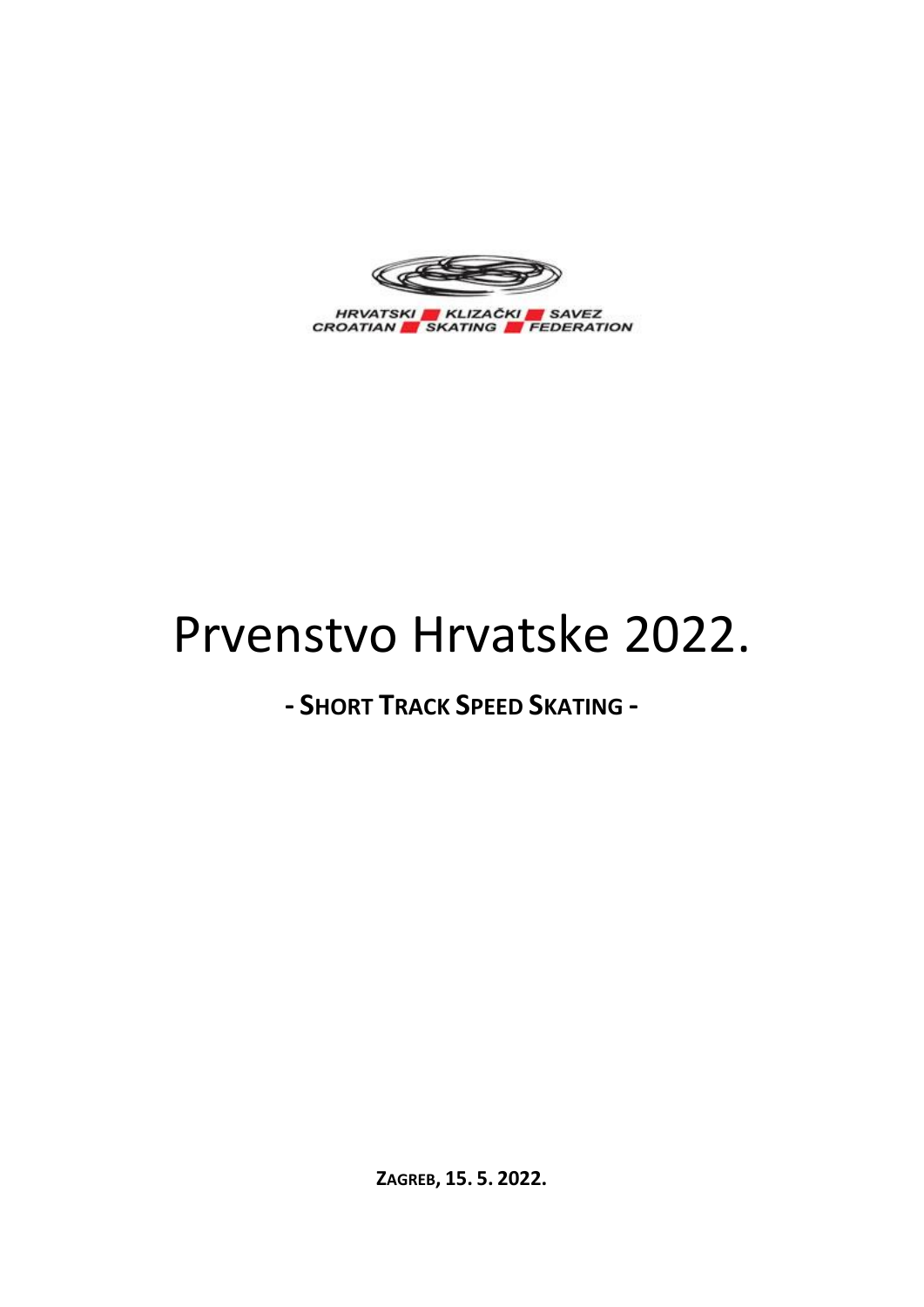**15. 5. 2022. Zagreb, Hrvatska Prvenstvo Hrvatske 2022.**



# **List of Officials**

| Referee                     |  |
|-----------------------------|--|
| <b>Starter</b>              |  |
| <b>Competitors Stewards</b> |  |

Maroje BLAGAIĆ Karolina KARLOVIĆ Tomislav BLAGAIĆ

Chief Finish Line Judge Pejo BRICA

Track Stewards Petra AŠČIĆ

Ksandro KOVAČIĆ Stribor SUMAN Lap Scorer Dubravko MARTINIĆ Announcer David PRANTL Heat Box Denis HUIĆ FinishLynx Team Hermann FILIPIC

Head of Organising Comitee Morana PALIKOVIĆ GRUDEN Competition Manager Tomislav MUMELAŠ Assistant Competition Manager Boris KOPRIVNJAK

Secretary general Melita JURETEK CIPEK Medical Adviser Sanda DUBRAVČIĆ ŠIMUNJAK First Aid Hitna pomoć Zagreb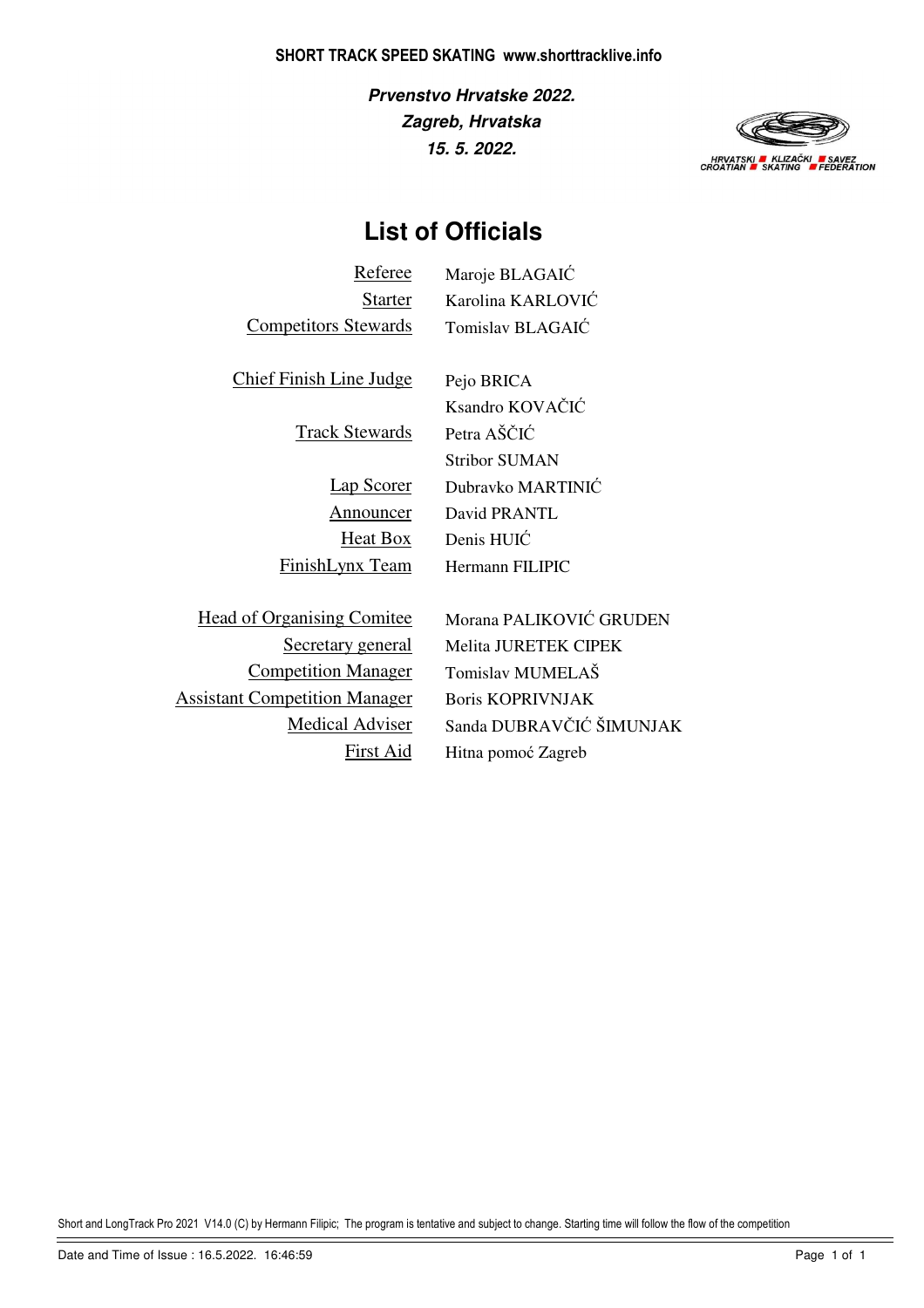

# **List of Participants**

|    | KADETKINJE D           |                          |            |
|----|------------------------|--------------------------|------------|
|    | 29 VASIĆ Nika          | <i>CRO-METEOR</i>        | 2015-12-18 |
|    | <b>KADETI D</b>        |                          |            |
|    | 16 TODOROVSKI Nikola   | <i><b>CRO-METEOR</b></i> | 2015-09-14 |
|    | <b>KADETKINJE C</b>    |                          |            |
| 2  | KOLOVRAT Dijana        | <i>CRO-METEOR</i>        | 2013-11-14 |
| 3  | <b>KREBER Korina</b>   | <i><b>CRO-METEOR</b></i> | 2012-11-29 |
| 14 | RADELJA Tena           | <i>CRO-METEOR</i>        | 2013-05-29 |
|    | <b>KADETI C</b>        |                          |            |
|    | 4 HUIĆ Leon            | <i>CRO-METEOR</i>        | 2013-01-16 |
| 5  | ILIČIĆ Ante            | <i>CRO-METEOR</i>        | 2012-07-12 |
|    | <b>KADETKINJE B</b>    |                          |            |
| 6  | TRGOVČEVIĆ Ivona       | <i>CRO-METEOR</i>        | 2012-10-23 |
|    | <b>KADETI B</b>        |                          |            |
|    | 7 KOPRIVNJAK Rene      | <i>CRO-METEOR</i>        | 2011-01-03 |
| 8  | ZAJEC Lavoslav Juraj   | <b>CRO-METEOR</b>        | 2012-03-24 |
|    | <b>KADETKINJE A</b>    |                          |            |
| 9  | RADELJA Ljiljana       | <b>CRO-METEOR</b>        | 2009-07-13 |
| 10 | <b>BRICA Riana</b>     | <i>CRO-METEOR</i>        | 2008-08-27 |
| 11 | SOPIĆ Magda            | <i><b>CRO-METEOR</b></i> | 2010-05-03 |
|    | <b>KADETI A</b>        |                          |            |
|    | 12 ŠULIĆ Karlo         | <i><b>CRO-METEOR</b></i> | 2008-08-22 |
| 13 | MATIJEVIĆ Petar        | <b>CRO-METEOR</b>        | 2010-01-16 |
| 30 | MATIJAŠČIĆ LUŽANIN Teo | <b>CRO-METEOR</b>        | 2010-05-30 |
|    | <b>JUNIOR C GIRLS</b>  |                          |            |
| 1  | HORVAT Tonka           | <i><b>CRO-METEOR</b></i> | 2007-10-23 |
| 15 | SMOGAR Patricia        | <b>CRO-METEOR</b>        | 2007-01-29 |
| 17 | <b>KOLOVRAT Lara</b>   | <b>CRO-METEOR</b>        | 2008-12-27 |
|    | <b>JUNIOR C BOYS</b>   |                          |            |
| 18 | PRANTL Martin          | <i>CRO-METEOR</i>        | 2007-06-28 |
|    | <b>JUNIOR B WOMEN</b>  |                          |            |
| 21 | KOPRIVNJAK Nika        | <b>CRO-METEOR</b>        | 2004-09-24 |
| 22 | AŠČIĆ Petra            | <i><b>CRO-METEOR</b></i> | 2005-08-11 |
|    | <b>JUNIOR B MEN</b>    |                          |            |
| 19 | KOVAČIĆ Jan            | <i>CRO-METEOR</i>        | 2004-08-21 |
| 20 | RAŠČIĆ Ermin           | BIH-BOSNA                | 2005-01-02 |

|     | <b>WOMEN</b>                            |                                                |            |
|-----|-----------------------------------------|------------------------------------------------|------------|
|     | 23 AŠČIĆ Valentina<br>24 BURIĆ Katarina | CRO-METEOR 1998-11-12<br>CRO-METEOR 1997-02-16 |            |
| MEN |                                         |                                                |            |
|     | 25 MARTINIC Ivan                        | <b>CRO-METEOR</b>                              | 1996-05-07 |
|     | 26 OMERAGIĆ Tarik                       | BIH-BOSNA                                      | 1998-02-19 |
|     | 27 KOLENC Martin                        | <b>CRO-METEOR</b>                              | 1996-10-01 |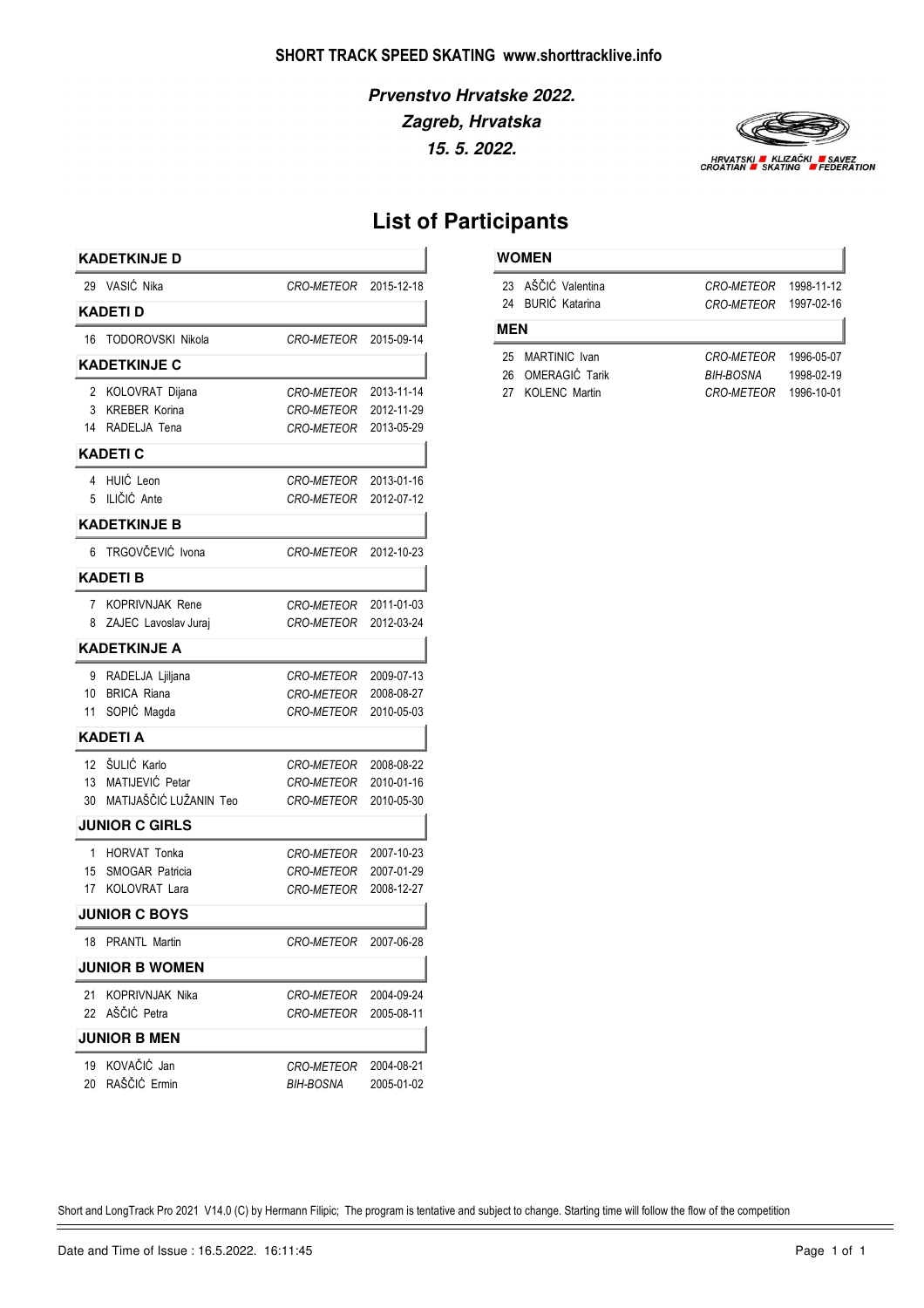## **15. 5. 2022. Zagreb, Hrvatska Prvenstvo Hrvatske 2022.**



|             |                  |                           |                     | Program          |             |                   |
|-------------|------------------|---------------------------|---------------------|------------------|-------------|-------------------|
| <b>Time</b> |                  | Race No. Category \ Event |                     | <b>Distance</b>  | Round       | <b>Qualifiers</b> |
| 15:15       |                  | Warm Up                   | Jun $D - E - F - G$ |                  |             |                   |
| 15:23       |                  | Warm Up                   | Sen, Jun B - C      |                  |             |                   |
| 15:30       |                  | Ice Resurface             |                     |                  |             |                   |
| 15:45       | 1                | <b>BEGINNERS</b>          |                     | 222 m            | 1 x HEATS   | all               |
|             | $\sqrt{2}$       | <b>JUNIOR E GIRLS</b>     |                     | 777 m            | 1 x HEATS   | all               |
|             | 3                | <b>JUNIOR E BOYS</b>      |                     | 777 m            | 1 x HEATS   | all               |
|             | $\sqrt{4}$       | <b>JUNIOR C GIRLS</b>     |                     | 1500 m           | 1 x HEATS   | all               |
|             | 5                | <b>JUNIOR C BOYS</b>      |                     | 1500 m           | 1 x HEATS   | all               |
|             | $\boldsymbol{6}$ | <b>WOMEN</b>              |                     | 1500 m           | 1 x HEATS   | all               |
|             | $\overline{7}$   | <b>MEN</b>                |                     | 1500 m           | 1 x HEATS   | all               |
|             | $\bf 8$          | <b>BEGINNERS</b>          |                     | 111 <sub>m</sub> | 1 x HEATS   | all               |
|             | 9                | <b>JUNIOR E GIRLS</b>     |                     | 333 m            | 1 x HEATS   | all               |
|             | 10               | <b>JUNIOR E BOYS</b>      |                     | 333 m            | 1 x HEATS   | all               |
|             | $11 - 12$        | <b>JUNIOR C GIRLS</b>     |                     | 500 m            | 2 x HEATS   | 1, 2              |
| 16:27       |                  | Ice Resurface             |                     |                  |             |                   |
| 16:37       | 13               | <b>JUNIOR C BOYS</b>      |                     | 500 m            | 1 x HEATS   | all               |
|             | 14               | <b>WOMEN</b>              |                     | 500 m            | 1 x HEATS   | all               |
|             | 15               | <b>MEN</b>                |                     | 500 m            | 1 x HEATS   | all               |
|             | 16               | <b>JUNIOR E GIRLS</b>     |                     | 500 m            | 1 x HEATS   | all               |
|             | 17               | <b>JUNIOR E BOYS</b>      |                     | 500 m            | 1 x HEATS   | all               |
|             | 18               | <b>JUNIOR C GIRLS</b>     |                     | 1000 m           | 1 x HEATS   | all               |
|             | 19               | <b>JUNIOR C BOYS</b>      |                     | 1000 m           | 1 x HEATS   | all               |
|             | 20               | <b>WOMEN</b>              |                     | 1000 m           |             | all               |
|             | 21               |                           |                     | 1000 m           | 1 x HEATS   |                   |
|             |                  | <b>MEN</b>                |                     |                  | 1 x HEATS   | all               |
| 17:08       |                  | Ice Resurface             |                     |                  |             |                   |
| 17:23       | 22               | <b>BEGINNERS</b>          |                     | 222 m            | 1 x FINAL   |                   |
|             | 23               | <b>JUNIOR E GIRLS</b>     |                     | 777 m            | 1 x FINAL   |                   |
|             | 24               | <b>JUNIOR E BOYS</b>      |                     | 777 m            | 1 x FINAL   |                   |
|             | 25               | <b>JUNIOR C GIRLS</b>     |                     | 1500 m           | 1 x FINAL   |                   |
|             | 26               | <b>JUNIOR C BOYS</b>      |                     | 1500 m           | 1 x FINAL   |                   |
|             | 27               | <b>WOMEN</b>              |                     | 1500 m           | 1 x FINAL   |                   |
|             | 28               | <b>MEN</b>                |                     | 1500 m           | 1 x FINAL   |                   |
|             | 29               | <b>BEGINNERS</b>          |                     | 111 m            | 1 x FINAL   |                   |
|             | 30               | <b>JUNIOR E GIRLS</b>     |                     | 333 m            | 1 x FINAL   |                   |
|             | 31               | <b>JUNIOR E BOYS</b>      |                     | 333 m            | 1 x FINAL   |                   |
|             | 32               | <b>JUNIOR C GIRLS</b>     |                     | 500 m            | 1 x FINAL B |                   |
|             | 33               | <b>JUNIOR C GIRLS</b>     |                     | 500 m            | 1 x FINAL   |                   |
| 18:05       |                  | Ice Resurface             |                     |                  |             |                   |
| 18:15       | 34               | <b>JUNIOR C BOYS</b>      |                     | 500 m            | 1 x FINAL   |                   |
|             | 35               | <b>WOMEN</b>              |                     | 500 m            | 1 x FINAL   |                   |
|             | 36               | <b>MEN</b>                |                     | 500 m            | 1 x FINAL   |                   |
|             | 37               | <b>JUNIOR E GIRLS</b>     |                     | 500 m            | 1 x FINAL   |                   |
|             | 38               | <b>JUNIOR E BOYS</b>      |                     | 500 m            | 1 x FINAL   |                   |
|             | 39               | <b>JUNIOR C GIRLS</b>     |                     | 1000 m           | 1 x FINAL   |                   |
|             | 40               | <b>JUNIOR C BOYS</b>      |                     | 1000 m           | 1 x FINAL   |                   |
|             | 41               | <b>WOMEN</b>              |                     | 1000 m           | 1 x FINAL   |                   |
|             | 42               | <b>MEN</b>                |                     | 1000 m           | 1 x FINAL   |                   |
| 18:50       |                  | Awarding Ceremony         |                     |                  |             |                   |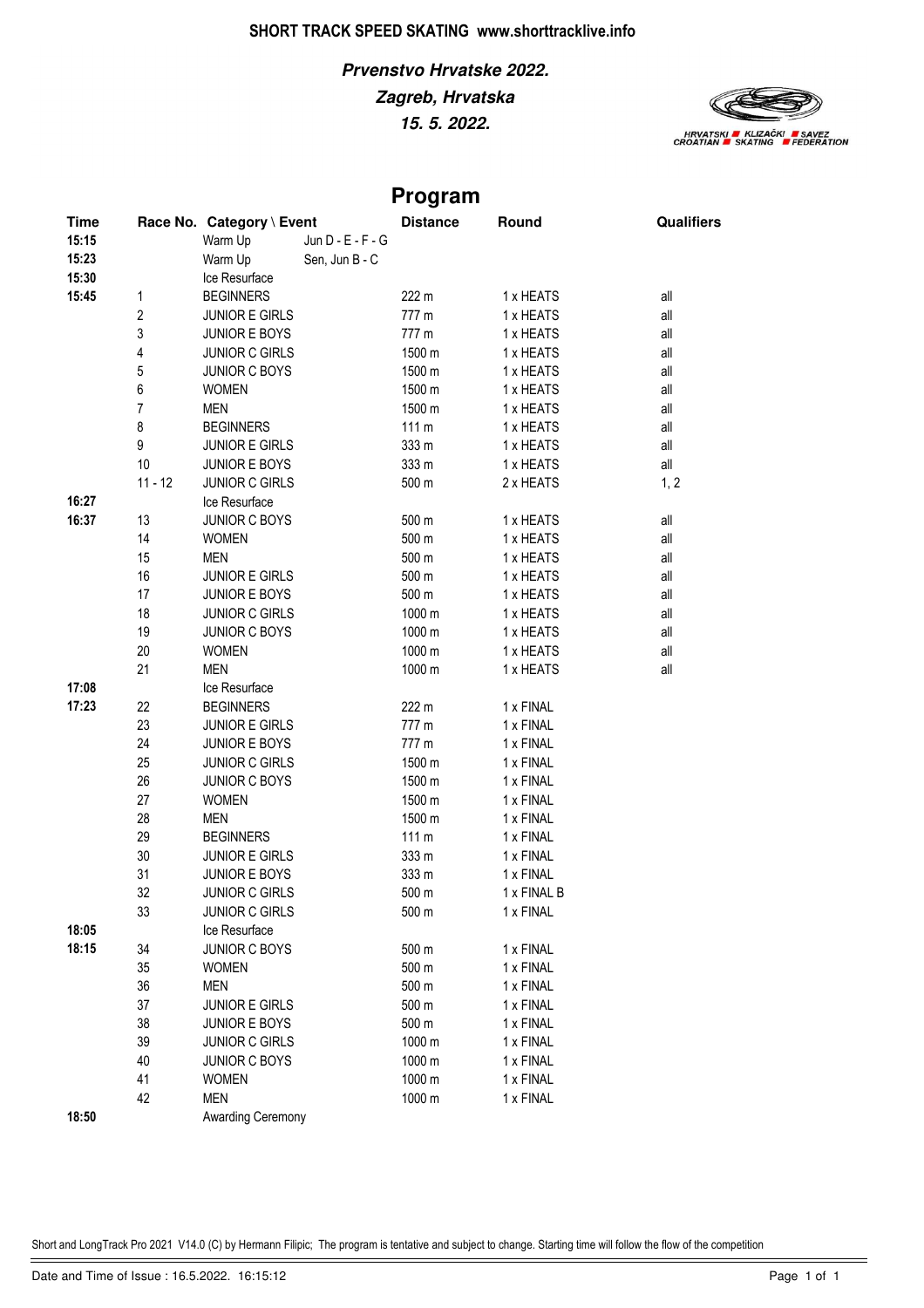

## **Results**

#### **BEGINNERS HEATS 222 m**

## **RACE: 1 HEAT: 1** 1. 16 TODOROVSKI Nikola CRO-METEOR 0:46,122 2. VASIĆ Nika CRO-METEOR 29 **0:52,311 JUNIOR E GIRLS HEATS 777 m RACE: 2 HEAT: 1** 1. 6 TRGOVČEVIĆ Ivona CRO-METEOR 1:49,790 2. 14 RADELJA Tena **CRO-METEOR** 2:21.704 3. 2 KOLOVRAT Dijana CRO-METEOR 2:53,379 3 KREBER Korina CRO-METEOR **PEN.** no start

#### **JUNIOR E BOYS HEATS 777 m**

#### **RACE: 3 HEAT: 1**

| 1 | 7 KOPRIVNJAK Rene         | CRO-METEOR 1:37,217 |  |
|---|---------------------------|---------------------|--|
|   | 2. 4 HUIĆ Leon            | CRO-METEOR 1:46.288 |  |
|   | 3. 8 ZAJEC Lavoslav Juraj | CRO-METEOR 1:46.707 |  |
|   | 4. 5 ILIČIĆ Ante          | CRO-METEOR 1:50.524 |  |

#### **JUNIOR C GIRLS HEATS 1500 m**

#### **RACE: 4 HEAT: 1**

| $1 \quad$     | 15 SMOGAR Patricia | CRO-METEOR 3:01,731 |  |
|---------------|--------------------|---------------------|--|
| $\mathcal{P}$ | 1 HORVAT Tonka     | CRO-METEOR 3:01,866 |  |
| 3.            | 9 RADELJA Ljiljana | CRO-METEOR 3:05,530 |  |
| 4             | 10 BRICA Riana     | CRO-METEOR 3:12.843 |  |
| 5.            | 11 SOPIĆ Magda     | CRO-METEOR 3:34.742 |  |
| 6             | 17 KOLOVRAT Lara   | CRO-METEOR 3:51,766 |  |

#### **JUNIOR C BOYS HEATS 1500 m**

|              | RACE: 5 HEAT: 1           |                     |  |
|--------------|---------------------------|---------------------|--|
|              | 1. 18 PRANTL Martin       | CRO-METEOR 2:45,369 |  |
|              | 2. 12 ŠULIĆ Karlo         | CRO-METEOR 3:17.626 |  |
| $\mathbf{3}$ | 13 MATIJEVIĆ Petar        | CRO-METEOR 3:35.401 |  |
| 4            | 30 MATIJAŠČIĆ LUŽANIN Teo | CRO-METEOR 4:09.778 |  |
|              |                           |                     |  |

#### **WOMEN HEATS 1500 m**

#### **RACE: 6 HEAT: 1** 1. AŠČIĆ Valentina CRO-METEOR 23 **2:44,117** 2. 24 BURIĆ Katarina **CRO-METEOR** 2:45.165 3. 21 KOPRIVNJAK Nika CRO-METEOR 2:47,742

22 AŠČIĆ Petra CRO-METEOR **PEN.** no start

#### **MEN HEATS 1500 m**

|                | CRO-METEOR 2:41,762                                                                                   |          |
|----------------|-------------------------------------------------------------------------------------------------------|----------|
|                | BIH-BOSNA                                                                                             | 2:41,985 |
|                | CRO-METEOR 2:43,154                                                                                   |          |
| 19 KOVAČIĆ Jan | CRO-METEOR 2:45.186                                                                                   |          |
|                | BIH-BOSNA                                                                                             | 2:51.324 |
|                | RACE: 7 HEAT: 1<br>25 MARTINIC Ivan<br>2. 26 OMERAGIĆ Tarik<br>3. 27 KOLENC Martin<br>20 RAŠČIĆ Ermin |          |

#### **BEGINNERS HEATS 111 m**

#### **RACE: 8 HEAT: 1**

| 16 TODOROVSKI Nikola | CRO-METEOR 0:23.727 |  |
|----------------------|---------------------|--|
| 29 VASIĆ Nika        | CRO-METEOR 0:24.277 |  |

#### **JUNIOR E GIRLS HEATS 333 m**

|    | RACE: 9 HEAT: 1       |                     |      |          |
|----|-----------------------|---------------------|------|----------|
|    | 1. 6 TRGOVČEVIĆ Ivona | CRO-METEOR 0:42,946 |      |          |
| 2. | 14 RADELJA Tena       | CRO-METEOR 1:00,392 |      |          |
| 3. | 2 KOLOVRAT Dijana     | CRO-METEOR 1:10.606 |      |          |
|    | 3 KREBER Korina       | CRO-METEOR          | PFN. | no start |
|    |                       |                     |      |          |

#### **JUNIOR E BOYS HEATS 333 m**

#### **RACE: 10 HEAT: 1**

| 1. 7 KOPRIVNJAK Rene      | CRO-METEOR 0:38.602 |  |
|---------------------------|---------------------|--|
| 2. 4 HUIĆ Leon            | CRO-METEOR 0:44.578 |  |
| 3. 8 ZAJEC Lavoslav Juraj | CRO-METEOR 0:44.791 |  |
| 4. 5 ILIČIĆ Ante          | CRO-METEOR 0:46.322 |  |

#### **JUNIOR C GIRLS HEATS 500 m**

#### **RACE: 11 HEAT: 1**

| $\mathbf{1}$ . | 10 BRICA Riana          | CRO-METEOR 0:59.110 |  |
|----------------|-------------------------|---------------------|--|
|                | 2. 11 SOPIĆ Magda       | CRO-METEOR 1:02.334 |  |
| $\mathbf{3}$   | 17 KOLOVRAT Lara        | CRO-METEOR 1:08.177 |  |
|                | <b>RACE: 12 HEAT: 2</b> |                     |  |
|                | 1. 1 HORVAT Tonka       | CRO-METEOR 1:00.350 |  |
| 2.             | 15 SMOGAR Patricia      | CRO-METEOR 1:00.383 |  |
| 3.             | 9 RADELJA Ljiljana      | CRO-METEOR 1:02,437 |  |

#### **JUNIOR C BOYS HEATS 500 m**

|              | RACE: 13 HEAT: 1          |                     |  |
|--------------|---------------------------|---------------------|--|
|              | 1. 18 PRANTL Martin       | CRO-METEOR 0:50.334 |  |
|              | 2. 12 ŠULIĆ Karlo         | CRO-METEOR 0:58.904 |  |
| $\mathbf{3}$ | 13 MATIJEVIĆ Petar        | CRO-METEOR 1:08.839 |  |
| 4            | 30 MATIJAŠČIĆ LUŽANIN Teo | CRO-METEOR 1:19.615 |  |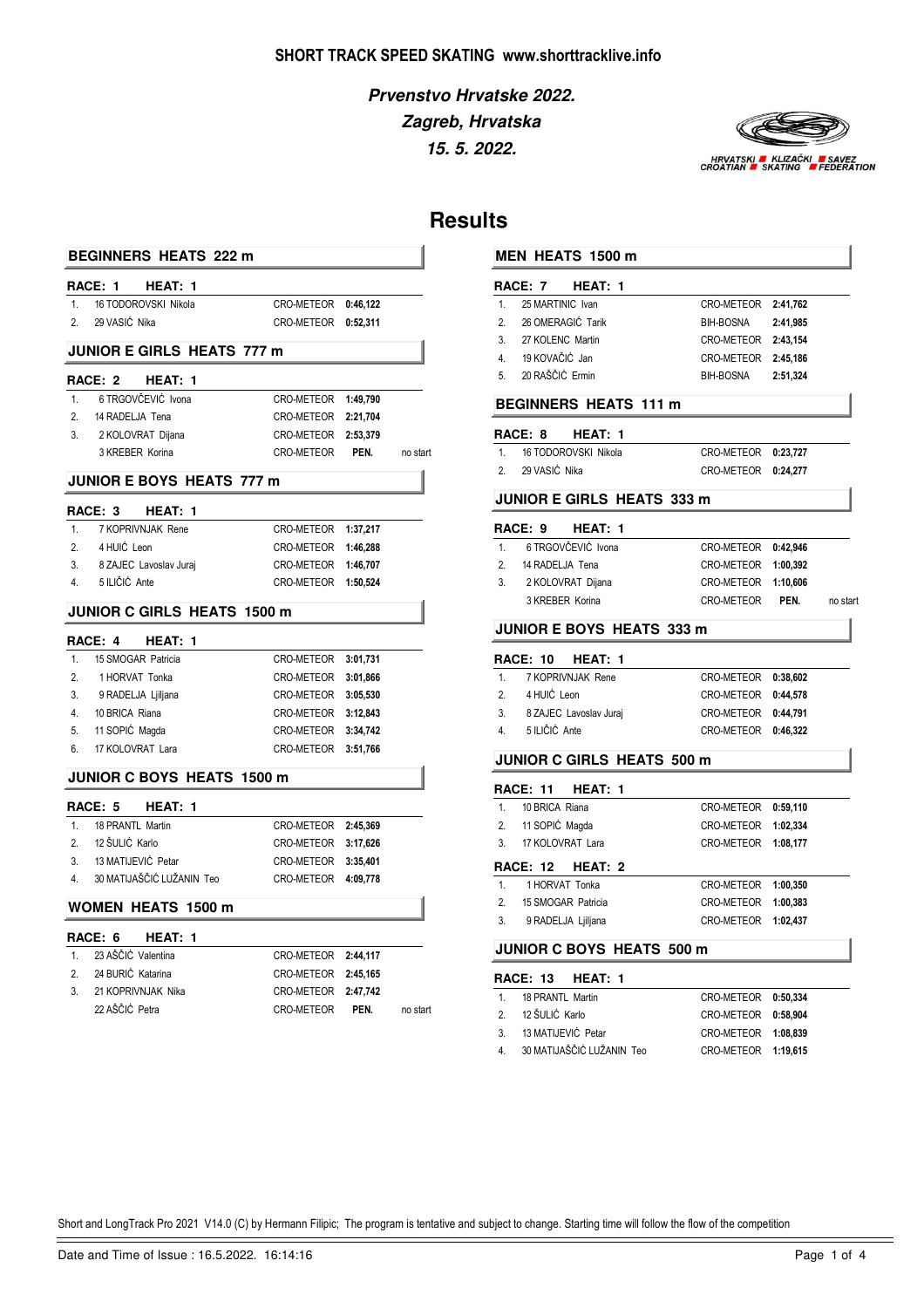

## **Results**

|    | <b>WOMEN HEATS 500 m</b>          |                     |          |          |
|----|-----------------------------------|---------------------|----------|----------|
|    | RACE: 14<br><b>HEAT: 1</b>        |                     |          |          |
| 1. | 23 AŠČIĆ Valentina                | CRO-METEOR 0:49,895 |          |          |
| 2. | 21 KOPRIVNJAK Nika                | CRO-METEOR          | 0:50,293 |          |
|    | 24 BURIĆ Katarina                 | CRO-METEOR          | PEN.     | no start |
|    | 22 AŠČIĆ Petra                    | CRO-METEOR          | PEN.     | no start |
|    | <b>MEN HEATS 500 m</b>            |                     |          |          |
|    | <b>RACE: 15</b><br><b>HEAT: 1</b> |                     |          |          |
| 1. | 26 OMERAGIĆ Tarik                 | <b>BIH-BOSNA</b>    | 0:44,560 |          |
| 2. | 27 KOLENC Martin                  | CRO-METEOR 0:44,842 |          |          |
| 3. | 19 KOVAČIĆ Jan                    | CRO-METEOR          | 0:46,543 |          |
| 4. | 25 MARTINIC Ivan                  | CRO-METEOR          | 0:46,648 |          |
| 5. | 20 RAŠČIĆ Ermin                   | <b>BIH-BOSNA</b>    | 0:46,978 |          |
|    | JUNIOR E GIRLS HEATS 500 m        |                     |          |          |
|    | RACE: 16<br>HEAT: 1               |                     |          |          |
| 1. | 6 TRGOVČEVIĆ Ivona                | CRO-METEOR 1:04,089 |          |          |
| 2. | 14 RADELJA Tena                   | CRO-METEOR          | 1:35,364 |          |
| 3. | 2 KOLOVRAT Dijana                 | CRO-METEOR          | 1:47,752 |          |
|    | 3 KREBER Korina                   | CRO-METEOR          | PEN.     | no start |
|    | <b>JUNIOR E BOYS HEATS 500 m</b>  |                     |          |          |
|    | RACE: 17<br><b>HEAT: 1</b>        |                     |          |          |
| 1. | 7 KOPRIVNJAK Rene                 | CRO-METEOR          | 0:58,366 |          |
| 2. | 4 HUIĆ Leon                       | CRO-METEOR          | 1:06,601 |          |
| 3. | 8 ZAJEC Lavoslav Juraj            | CRO-METEOR          | 1:06,749 |          |
| 4. | 5 ILIČIĆ Ante                     | CRO-METEOR          | 1:11,127 |          |
|    | JUNIOR C GIRLS HEATS 1000 m       |                     |          |          |
|    | RACE: 18<br><b>HEAT: 1</b>        |                     |          |          |
| 1. | 15 SMOGAR Patricia                | CRO-METEOR          | 1:53,316 |          |
| 2. | 1 HORVAT Tonka                    | CRO-METEOR          | 1:53,397 |          |
| 3. | 9 RADELJA Ljiljana                | CRO-METEOR          | 1:57,946 |          |
| 4. | 10 BRICA Riana                    | CRO-METEOR          | 1:58,886 |          |
| 5. | 17 KOLOVRAT Lara                  | CRO-METEOR          | 2:15,776 |          |
| 6. | 11 SOPIĆ Magda                    | CRO-METEOR          | 2:28,641 |          |
|    | JUNIOR C BOYS HEATS 1000 m        |                     |          |          |
|    | <b>RACE: 19</b><br>HEAT: 1        |                     |          |          |
| 1. | 18 PRANTL Martin                  | CRO-METEOR          | 1:50,945 |          |
| 2. | 12 ŠULIĆ Karlo                    | CRO-METEOR          | 2:11,691 |          |
| 3. | 13 MATIJEVIĆ Petar                | CRO-METEOR          | 2:25,180 |          |
| 4. | 30 MATIJAŠČIĆ LUŽANIN Teo         | CRO-METEOR          | 2:42,191 |          |
|    |                                   |                     |          |          |

#### **RACE: 20 HEAT: 1** 1. 23 AŠČIĆ Valentina **1.55,351** CRO-METEOR 1:55,351 2. 24 BURIĆ Katarina CRO-METEOR 1:55,733 3. 21 KOPRIVNJAK Nika CRO-METEOR 1:56,371 22 AŠČIĆ Petra CRO-METEOR **PEN.** no start **MEN HEATS 1000 m RACE: 21 HEAT: 1** 1. 26 OMERAGIĆ Tarik BIH-BOSNA 1:54,977 2. MARTINIC Ivan CRO-METEOR 25 **1:55,036** 3. KOVAČIĆ Jan CRO-METEOR 19 **1:56,917** 4. RAŠČIĆ Ermin BIH-BOSNA 20 **1:59,413** 5. KOLENC Martin 27 CRO-METEOR **NO TIME** finished

#### **BEGINNERS FINAL 222 m**

**WOMEN HEATS 1000 m**

| <b>RACE: 22</b> |  | HEAT: 1 |  |
|-----------------|--|---------|--|
|-----------------|--|---------|--|

| 16 TODOROVSKI Nikola | CRO-METEOR 0:46.248 |      |           | 34 |
|----------------------|---------------------|------|-----------|----|
| 29 VASIĆ Nika        | CRO-METEOR          | PFN. | off track |    |

#### **JUNIOR E GIRLS FINAL 777 m**

| <b>RACE: 23 HEAT: 1</b> |                     |    |
|-------------------------|---------------------|----|
| 1. 6 TRGOVČEVIĆ Ivona   | CRO-METEOR 1:51.911 | 34 |
| 2. 14 RADELJA Tena      | CRO-METEOR 2:31.150 | 21 |
| 3. 2 KOLOVRAT Dijana    | CRO-METEOR 2:46.093 | 13 |

#### **JUNIOR E BOYS FINAL 777 m**

|                | <b>RACE: 24 HEAT: 1</b> |                     |    |
|----------------|-------------------------|---------------------|----|
|                | 1. 7 KOPRIVNJAK Rene    | CRO-METEOR 1:35,409 | 34 |
| $\mathcal{P}$  | 4 HUIĆ Leon             | CRO-METEOR 1:46,797 | 21 |
| 3.             | 8 ZAJEC Lavoslav Juraj  | CRO-METEOR 1:46,916 | 13 |
| $\overline{4}$ | 5 ILIČIĆ Ante           | CRO-METEOR 1:56.847 | 8  |
|                |                         |                     |    |

#### **JUNIOR C GIRLS FINAL 1500 m**

|    | <b>RACE: 25 HEAT: 1</b> |                     |                |          |    |  |
|----|-------------------------|---------------------|----------------|----------|----|--|
|    | 1 HORVAT Tonka          | CRO-METEOR 3:05.129 |                |          | 34 |  |
| 2. | 15 SMOGAR Patricia      | CRO-METEOR 3:09.308 |                |          | 21 |  |
| 3. | 10 BRICA Riana          | CRO-METEOR 3:16.197 |                |          | 13 |  |
| 4. | 17 KOLOVRAT Lara        | CRO-METEOR 3:42.543 |                |          | 8  |  |
| 5. | 11 SOPIĆ Magda          | CRO-METEOR          | 3:50.414       |          | 5  |  |
| 6. | 9 RADELJA Ljiljana      | CRO-METEOR          | <b>NO TIME</b> | finished | 3  |  |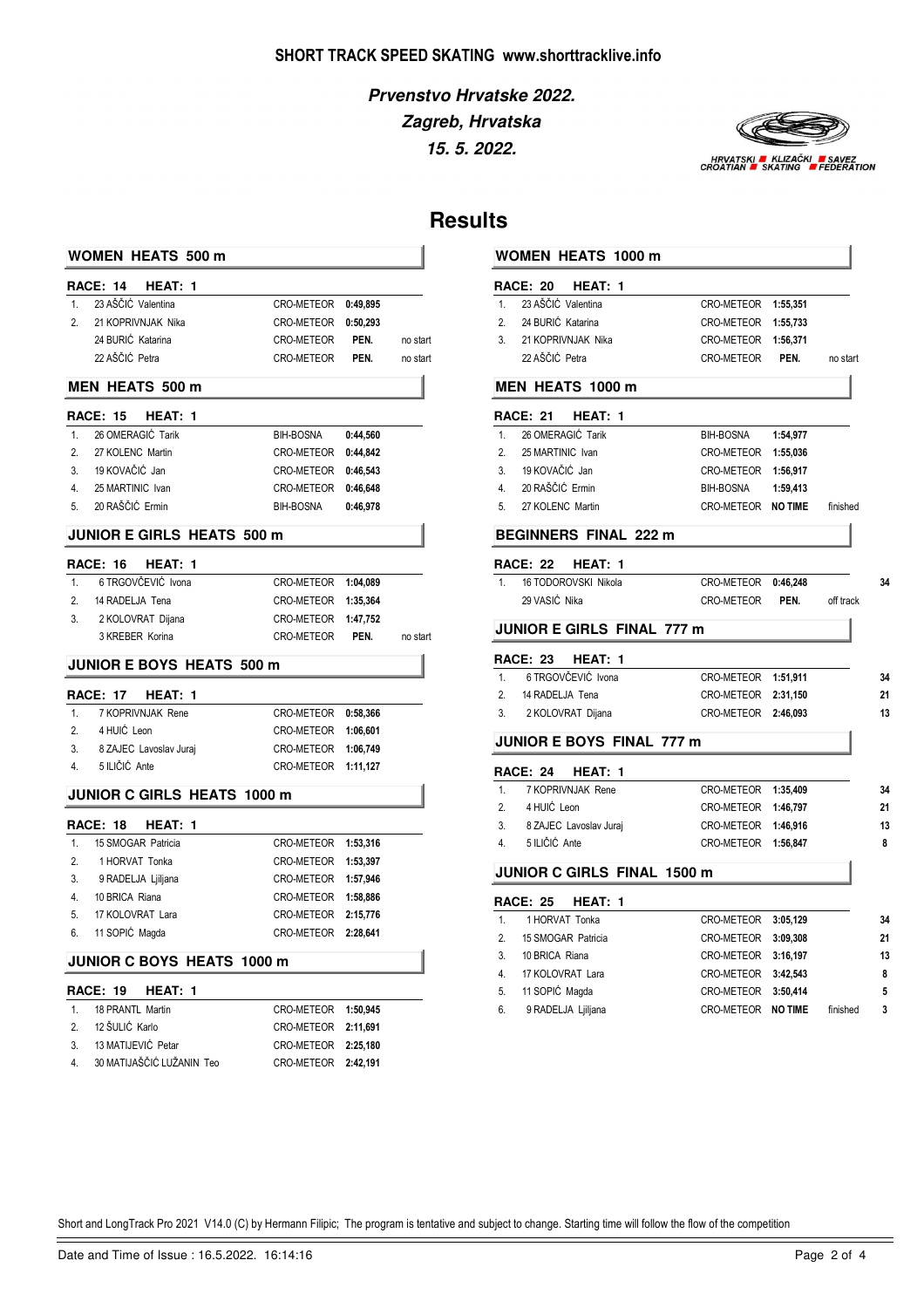

## **Results**

Í

| JUNIOR C BOYS FINAL 1500 m           |                     |          |
|--------------------------------------|---------------------|----------|
| <b>RACE: 26</b><br>HEAT: 1           |                     |          |
| 1.<br>18 PRANTL Martin               | CRO-METEOR 2:54,008 |          |
| 2.<br>12 ŠULIĆ Karlo                 | CRO-METEOR          | 3:41,234 |
| 13 MATIJEVIĆ Petar<br>3.             | CRO-METEOR          | 3:49,557 |
| 30 MATIJAŠČIĆ LUŽANIN Teo<br>4.      | CRO-METEOR          | 4:11,546 |
| <b>WOMEN FINAL 1500 m</b>            |                     |          |
| <b>RACE: 27</b><br>HEAT: 1           |                     |          |
| 23 AŠČIĆ Valentina<br>1 <sup>1</sup> | CRO-METEOR          | 2:40,646 |
| 2.<br>24 BURIĆ Katarina              | CRO-METEOR 2:42,992 |          |
| 3.<br>21 KOPRIVNJAK Nika             | CRO-METEOR          | 2:50,200 |
| MEN FINAL 1500 m                     |                     |          |
| <b>RACE: 28</b><br>HEAT: 1           |                     |          |
| 1.<br>25 MARTINIC Ivan               | CRO-METEOR 2:45,098 |          |
| 2.<br>27 KOLENC Martin               | CRO-METEOR          | 2:49,600 |
| 3.<br>19 KOVAČIĆ Jan                 | CRO-METEOR          | 2:52,943 |
| 20 RAŠČIĆ Ermin<br>4.                | BIH-BOSNA           | 2:58,118 |
| 26 OMERAGIĆ Tarik<br>5.              | <b>BIH-BOSNA</b>    | 3:14,552 |
| <b>BEGINNERS FINAL 111 m</b>         |                     |          |
| <b>RACE: 29</b><br>HEAT: 1           |                     |          |
| 16 TODOROVSKI Nikola<br>1.           | CRO-METEOR          | 0:24,234 |
| 2 <sup>2</sup><br>29 VASIĆ Nika      | CRO-METEOR          | 0:24,763 |
| <b>JUNIOR E GIRLS FINAL 333 m</b>    |                     |          |
| <b>RACE: 30</b><br>HEAT: 1           |                     |          |
| 6 TRGOVČEVIĆ Ivona<br>1.             | CRO-METEOR 0:42,690 |          |
| 2 <sup>2</sup><br>14 RADELJA Tena    | CRO-METEOR          | 1:06,314 |
| 3.<br>2 KOLOVRAT Dijana              | CRO-METEOR          | 1:12,042 |
| JUNIOR E BOYS FINAL 333 m            |                     |          |
| RACE: 31<br>HEAT: 1                  |                     |          |
| 7 KOPRIVNJAK Rene<br>1.              | CRO-METEOR          | 0:40,650 |
| 2.<br>4 HUIC Leon                    | CRO-METEOR 0:44,194 |          |
| 8 ZAJEC Lavoslav Juraj<br>3.         | CRO-METEOR 0:44,617 |          |
| 5 ILIČIĆ Ante<br>4.                  | CRO-METEOR          | 0:47,144 |
| JUNIOR C GIRLS FINAL B 500 m         |                     |          |
| <b>RACE: 32</b><br>HEAT: 1           |                     |          |
| 9 RADELJA Ljiljana<br>1.             | CRO-METEOR          | 1:02,753 |
| 2.<br>17 KOLOVRAT Lara               | CRO-METEOR          | 1:06,325 |

|                  | JUNIOR C GIRLS FINAL 500 m        |                   |          |           |
|------------------|-----------------------------------|-------------------|----------|-----------|
|                  | <b>RACE: 33</b><br><b>HEAT: 1</b> |                   |          |           |
| 1.               | 15 SMOGAR Patricia                | <b>CRO-METEOR</b> | 0:52,502 |           |
| 2.               | 1 HORVAT Tonka                    | <b>CRO-METEOR</b> | 0:52,920 |           |
| 3.               | 10 BRICA Riana                    | <b>CRO-METEOR</b> | 1:00,057 |           |
| $\overline{4}$ . | 11 SOPIĆ Magda                    | <b>CRO-METEOR</b> | 1:00,990 |           |
|                  | JUNIOR C BOYS FINAL 500 m         |                   |          |           |
|                  | <b>RACE: 34</b><br><b>HEAT: 1</b> |                   |          |           |
| 1.               | 18 PRANTL Martin                  | CRO-METEOR        | 0:50,791 |           |
| 2.               | 12 ŠULIĆ Karlo                    | CRO-METEOR        | 0:58,986 |           |
| 3.               | 13 MATIJEVIĆ Petar                | CRO-METEOR        | 1:09,546 |           |
| $\overline{4}$ . | 30 MATIJAŠČIĆ LUŽANIN Teo         | CRO-METEOR        | 1:18,297 |           |
|                  | <b>WOMEN FINAL 500 m</b>          |                   |          |           |
|                  | <b>RACE: 35</b><br>HEAT:<br>-1    |                   |          |           |
| $\mathbf{1}$     | 21 KOPRIVNJAK Nika                | CRO-METEOR        | 0:51,372 |           |
|                  | 23 AŠČIĆ Valentina                | <b>CRO-METEOR</b> | PEN.     | no start  |
|                  | <b>MEN FINAL 500 m</b>            |                   |          |           |
|                  | <b>RACE: 36</b><br><b>HEAT: 1</b> |                   |          |           |
| 1.               | 26 OMERAGIĆ Tarik                 | <b>BIH-BOSNA</b>  | 0:43,785 |           |
| 2 <sup>2</sup>   | 25 MARTINIC Ivan                  | CRO-METEOR        | 0:44,702 |           |
| 3.               | 19 KOVAČIĆ Jan                    | CRO-METEOR        | 0:47,584 |           |
| 4.               | 20 RAŠČIĆ Ermin                   | <b>BIH-BOSNA</b>  | 0:49,213 |           |
|                  | 27 KOLENC Martin                  | CRO-METEOR        | PEN.     | no finish |
|                  | JUNIOR E GIRLS FINAL 500 m        |                   |          |           |
|                  | <b>RACE: 37</b><br><b>HEAT: 1</b> |                   |          |           |
| 1.               | 6 TRGOVČEVIĆ Ivona                | CRO-METEOR        | 1:04,400 |           |
| 2 <sup>2</sup>   | 14 RADELJA Tena                   | CRO-METEOR        | 1:36,155 |           |
| 3.               | 2 KOLOVRAT Dijana                 | <b>CRO-METEOR</b> | 1:48,598 |           |

**JUNIOR E BOYS FINAL 500 m**

|               | <b>RACE: 38 HEAT: 1</b> |                     |  |
|---------------|-------------------------|---------------------|--|
| 1             | 7 KOPRIVNJAK Rene       | CRO-METEOR 0:59.291 |  |
| $\mathcal{P}$ | 4 HUIĆ Leon             | CRO-METEOR 1:05.053 |  |
| 3.            | 8 ZAJEC Lavoslav Juraj  | CRO-METEOR 1:08.294 |  |
| 4             | 5 ILIČIĆ Ante           | CRO-METEOR 1:11.142 |  |
|               |                         |                     |  |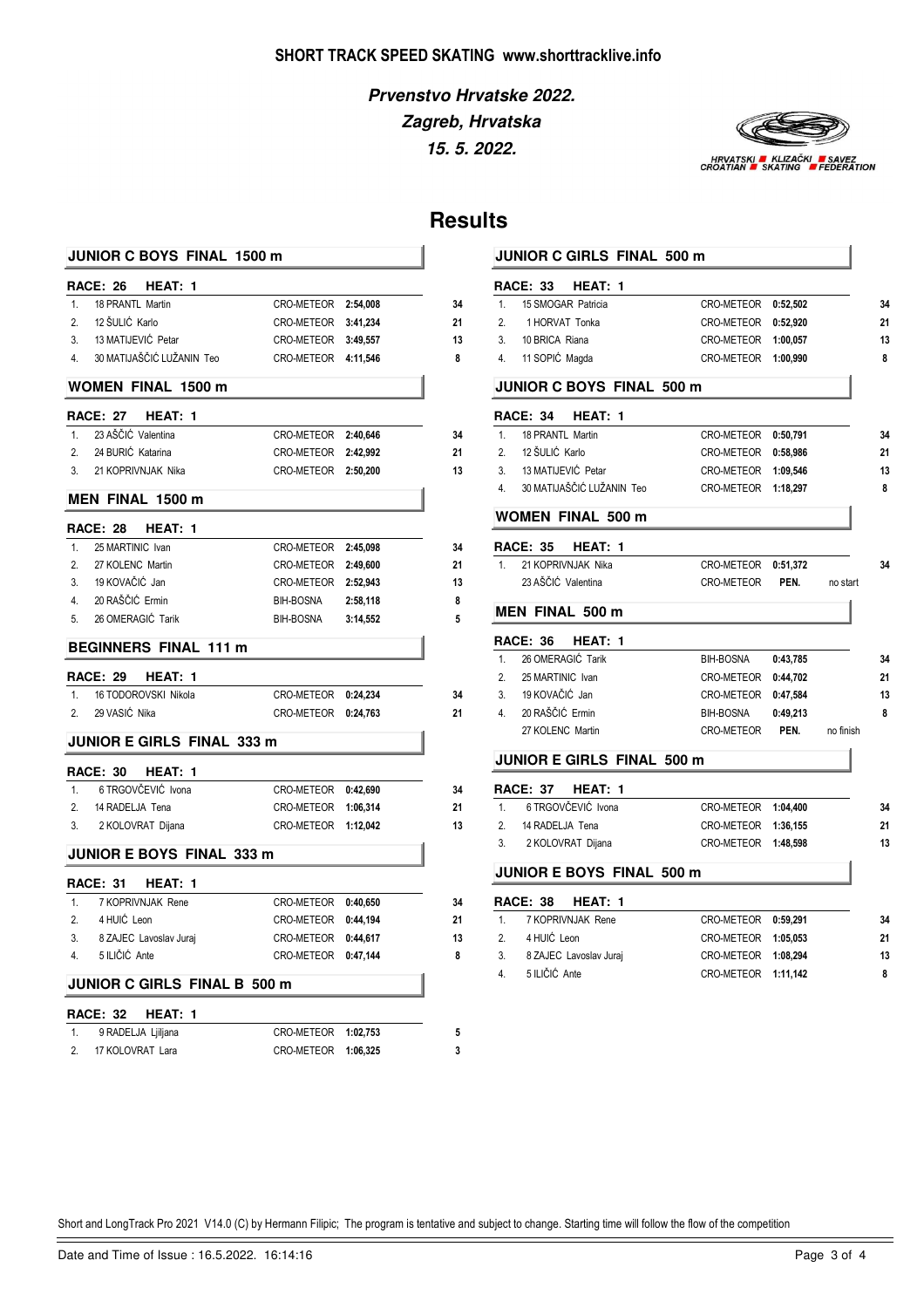

### **Results**

|                | JUNIOR C GIRLS FINAL 1000 m       |                  |          |           |
|----------------|-----------------------------------|------------------|----------|-----------|
|                | RACE: 39<br>HEAT:<br>-1           |                  |          |           |
| 1 <sub>1</sub> | 1 HORVAT Tonka                    | CRO-METEOR       | 2:09,245 |           |
| 2.             | 9 RADELJA Ljiljana                | CRO-METEOR       | 2:11,595 |           |
| 3.             | 11 SOPIĆ Magda                    | CRO-METEOR       | 2:19,071 |           |
| 4.             | 17 KOLOVRAT Lara                  | CRO-METEOR       | 2:19,120 |           |
|                | 10 BRICA Riana                    | CRO-METEOR       | PEN.     | off track |
|                | 15 SMOGAR Patricia                | CRO-METEOR       | PEN.     | no start  |
|                | <b>JUNIOR C BOYS FINAL 1000 m</b> |                  |          |           |
|                | RACE: 40<br>HEAT: 1               |                  |          |           |
| 1.             | 18 PRANTL Martin                  | CRO-METEOR       | 1:51,749 |           |
| 2 <sup>2</sup> | 12 ŠULIĆ Karlo                    | CRO-METEOR       | 2:14,015 |           |
| 3.             | 13 MATIJEVIĆ Petar                | CRO-METEOR       | 2:22,752 |           |
| 4.             | 30 MATIJAŠČIĆ LUŽANIN Teo         | CRO-METEOR       | 2:45,100 |           |
|                | <b>WOMEN FINAL 1000 m</b>         |                  |          |           |
|                | <b>RACE: 41</b><br>HEAT: 1        |                  |          |           |
| 1.             | 24 BURIĆ Katarina                 | CRO-METEOR       | 1:56,971 |           |
| 2 <sup>2</sup> | 21 KOPRIVNJAK Nika                | CRO-METEOR       | 1:57,361 |           |
|                | 23 AŠČIĆ Valentina                | CRO-METEOR       | PEN.     | no start  |
|                | MEN FINAL 1000 m                  |                  |          |           |
|                | <b>RACE: 42</b><br>HEAT:<br>-1    |                  |          |           |
| 1.             | 26 OMERAGIĆ Tarik                 | <b>BIH-BOSNA</b> | 1:46,154 |           |
| 2.             | 25 MARTINIC Ivan                  | CRO-METEOR       | 1:46,380 |           |
| 3.             | 19 KOVAČIĆ Jan                    | CRO-METEOR       | 1:50,857 |           |
|                | 20 RAŠČIĆ Ermin                   | <b>BIH-BOSNA</b> | PEN.     | no finish |
|                | 27 KOLENC Martin                  | CRO-METEOR       | PEN.     | no start  |

l.

J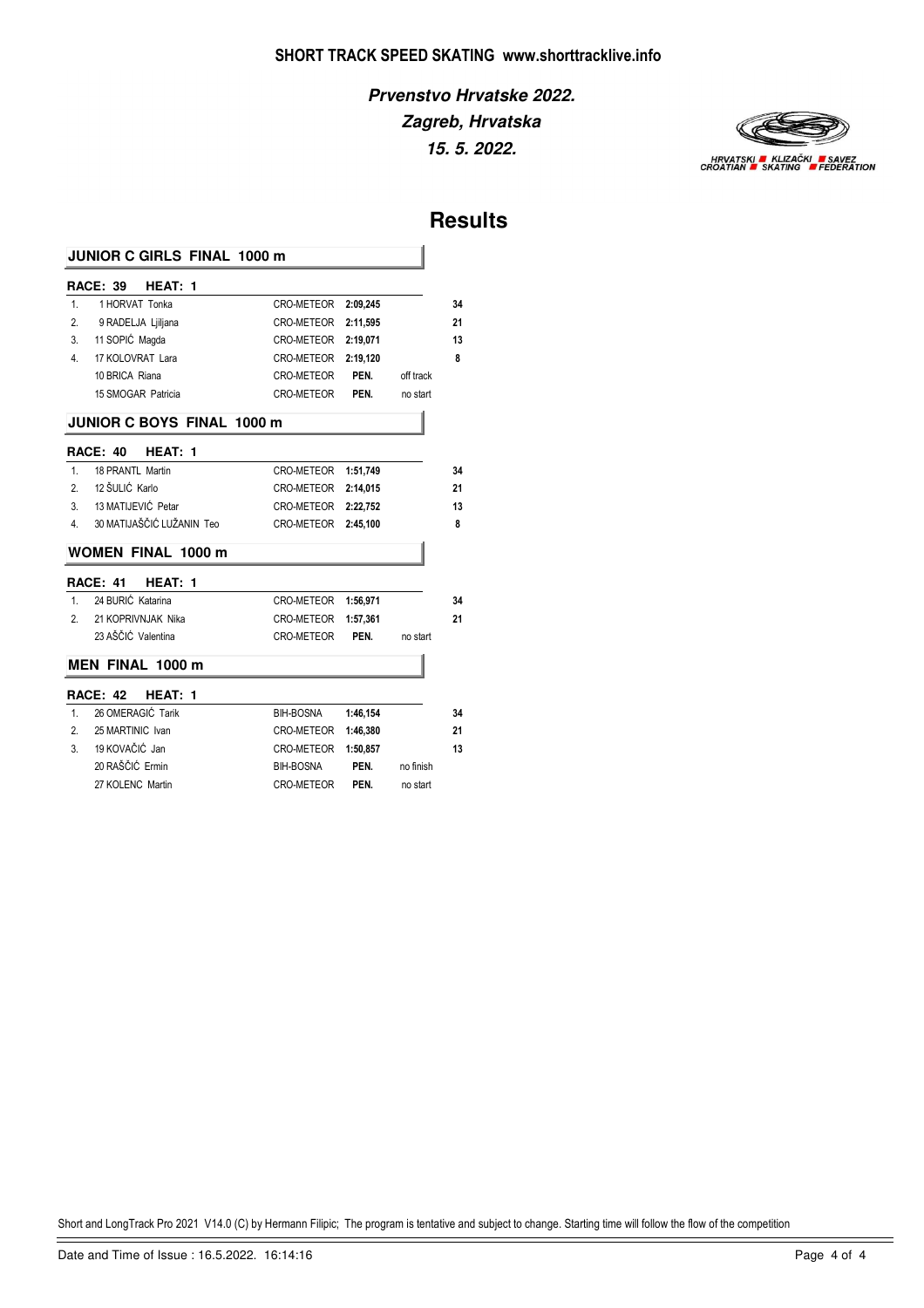**15. 5. 2022. Zagreb, Hrvatska Prvenstvo Hrvatske 2022.**



|          | <b>OVERALL CLASSIFICATION</b> |                                                 |                          |                    |           |                |  |
|----------|-------------------------------|-------------------------------------------------|--------------------------|--------------------|-----------|----------------|--|
|          |                               |                                                 | <b>KADETKINJE D</b>      |                    |           |                |  |
|          | Rank                          | No. Name                                        | <b>Member</b>            | <b>Distances</b>   | FP        | <b>CDR</b>     |  |
| 1.       | (2.)                          | 29 VASIĆ Nika                                   | CRO-METEOR               | 2.2.               | 21        | 4              |  |
|          |                               |                                                 | <b>KADETI D</b>          |                    |           |                |  |
|          | Rank                          | No. Name                                        | <b>Member</b>            | <b>Distances</b>   | <b>FP</b> | <b>CDR</b>     |  |
| 1.       | (1.)                          | 16 TODOROVSKI Nikola                            | CRO-METEOR               | 1, 1.              | 68        | $\overline{2}$ |  |
|          |                               |                                                 | <b>KADETKINJE C</b>      |                    |           |                |  |
|          | Rank                          | No. Name                                        | <b>Member</b>            | <b>Distances</b>   | FP        | <b>CDR</b>     |  |
| 1.       | (2.)                          | 14 RADELJA Tena                                 | CRO-METEOR               | 2.2.2.             | 63        | 6              |  |
| 2.       | (3.)                          | 2 KOLOVRAT Dijana                               | CRO-METEOR               | 3.3.3.             | 39        | 9              |  |
|          |                               |                                                 | <b>KADETIC</b>           |                    |           |                |  |
|          | Rank                          | No. Name                                        | Member                   | <b>Distances</b>   | FP        | <b>CDR</b>     |  |
| 1.       | (2.)                          | 4 HUIĆ Leon                                     | CRO-METEOR               | 2.2.2.             | 63        | 6              |  |
| 2.       | (4.)                          | 5 ILIČIĆ Ante                                   | <b>CRO-METEOR</b>        | 4, 4, 4            | 24        | 12             |  |
|          |                               |                                                 | <b>KADETKINJE B</b>      |                    |           |                |  |
|          | Rank                          | No. Name                                        | <b>Member</b>            | <b>Distances</b>   | FP        | <b>CDR</b>     |  |
| 1.       | (1.)                          | 6 TRGOVČEVIĆ Ivona                              | <b>CRO-METEOR</b>        | 1, 1, 1            | 102       | 3              |  |
|          |                               |                                                 | <b>KADETI B</b>          |                    |           |                |  |
|          | Rank                          | No. Name                                        | <b>Member</b>            | <b>Distances</b>   | FP        | <b>CDR</b>     |  |
| 1.       | (1.)                          | 7 KOPRIVNJAK Rene                               | CRO-METEOR               | 1, 1, 1            | 102       | 3              |  |
| 2.       | (3.)                          | 8 ZAJEC Lavoslav Juraj                          | <b>CRO-METEOR</b>        | 3.3.3.             | 39        | 9              |  |
|          |                               |                                                 | <b>KADETKINJE A</b>      |                    |           |                |  |
|          | Rank                          | No. Name                                        | <b>Member</b>            | <b>Distances</b>   | FP.       | <b>CDR</b>     |  |
| 1.       | (3.)                          | 9 RADELJA Ljiljana                              | CRO-METEOR               | 6.5.2.             | 29        | 13             |  |
| 2.       | (4.)                          | 10 BRICA Riana                                  | <b>CRO-METEOR</b>        | 3.3.5.             | 26        | 11             |  |
|          |                               | 3. (5.) 11 SOPIĆ Magda                          | CRO-METEOR               | 5.4.3.             | 26        | 12             |  |
|          |                               |                                                 | <b>KADETIA</b>           |                    |           |                |  |
|          | Rank                          | No. Name                                        | Member                   | <b>Distances</b>   | FP        | <b>CDR</b>     |  |
| 1.       | (2.)                          | 12 ŠULIĆ Karlo                                  | CRO-METEOR               | 2. 2. 2.           | 63        | 6              |  |
| 2.<br>3. | (3.)<br>(4.)                  | 13 MATIJEVIĆ Petar<br>30 MATIJAŠČIĆ LUŽANIN Teo | CRO-METEOR<br>CRO-METEOR | 3.3.3.<br>4. 4. 4. | 39<br>24  | 9<br>12        |  |
|          |                               |                                                 |                          |                    |           |                |  |